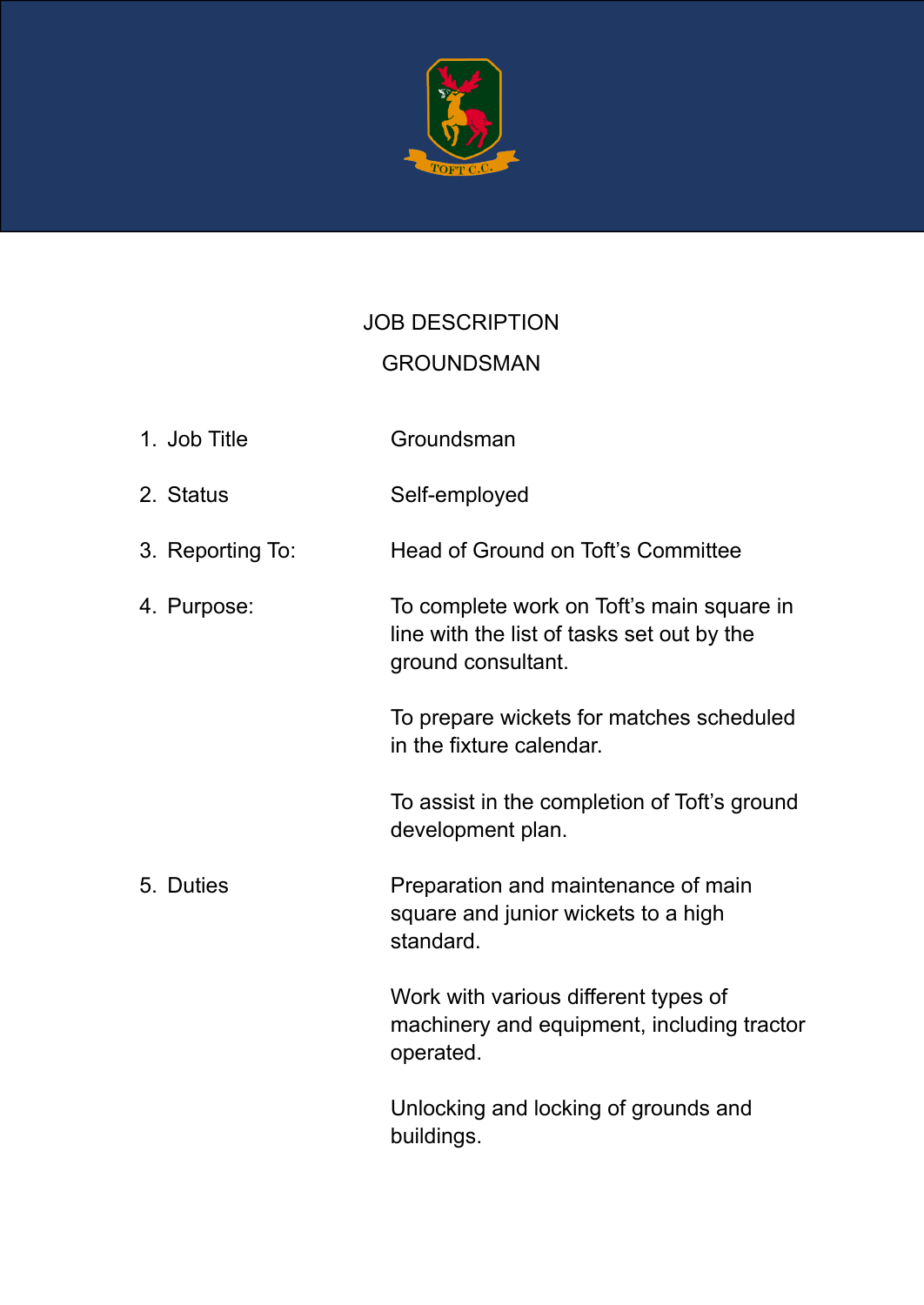

|                                               | Supervision of contractors and other duties<br>from time to time as required.                                                                                                                   |
|-----------------------------------------------|-------------------------------------------------------------------------------------------------------------------------------------------------------------------------------------------------|
|                                               | Undertake general maintenance of<br>machinery and equipment.                                                                                                                                    |
|                                               | Work with volunteers to complete tasks on<br>the main square and junior squares.                                                                                                                |
| 6. Relationships                              | The groundsman must maintain a close<br>relationship with the following stakeholders:<br>Ground consultant<br>Head of Ground on Toft's Committee<br>- Square volunteers<br>- Fixtures secretary |
| 7. Skills, Knowledge<br><b>And Experience</b> | Qualification (level 1)/practical experience<br>in grounds maintenance (level 1), including<br>Surrey Loam (preferred but not crucial).                                                         |
|                                               | Training in Health & Safety (suitable<br>protective equipment/clothing provided)                                                                                                                |
|                                               | Able to work under own initiative within<br>structured timescales.                                                                                                                              |
|                                               | Have a high quality approach to work                                                                                                                                                            |

Reliable, physically fit, enthusiastic, willing to work outside in all weather conditions,